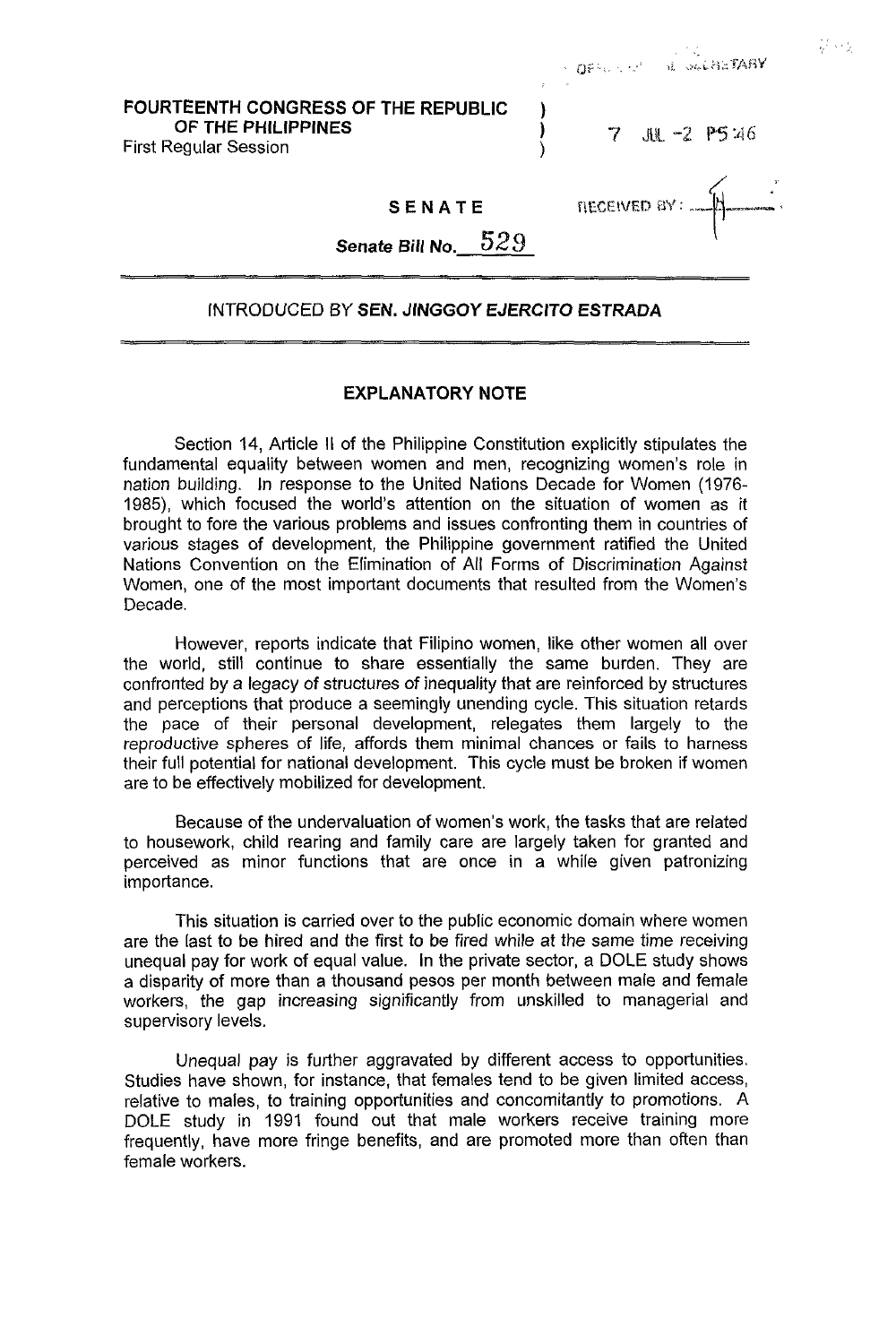As the Philippines moves towards aiming for the *full* realization *of* genderresponsive development, legislation is needed to ensure that enabling mechanisms are created to fulfill the equality stipulated by the Constitution, as *well* the UN Convention on the Elimination *of* All Forms of Discrimination Against Women, which our government ratified.

The Bill seeks to be one such mechanism, as it seeks to amend certain provisions of the Labor Code **by** expanding the scope of the prohibited acts of discrimination against women.

In view of the foregoing, the immediate approval of this bill is sought in earnest.

 $ex/s1$ **JINGGO EJERCITO ESTRADA** Senator **-Senator**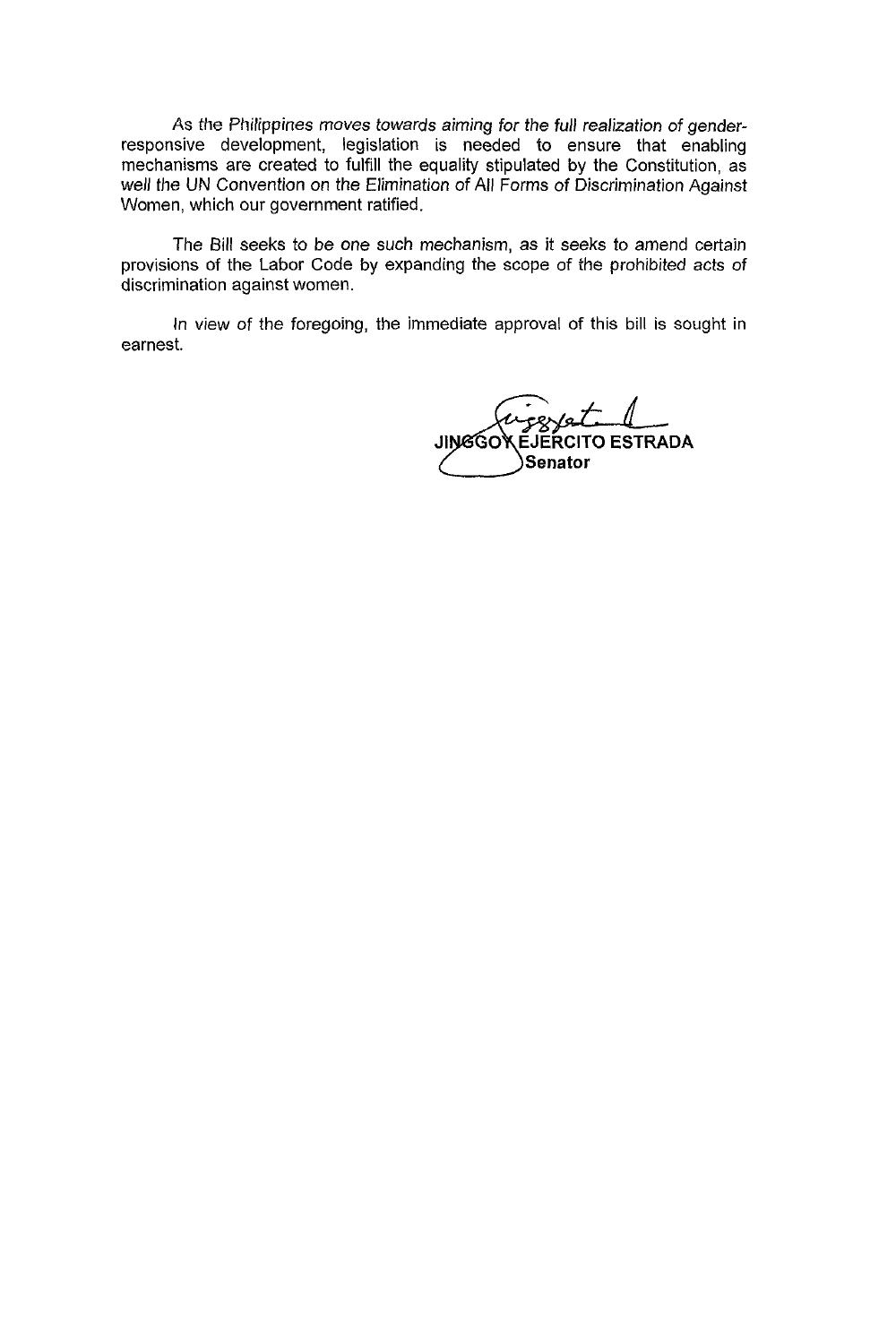FOURTEENTH CONGRESS **OF** THE REPUBLIC )

OF THE PHILIPPINES **1** *7* jilt, *-2* P5 46

**USES LINE OF BEACHING** 

**i"** 

First Regular Session (1999)

SENATE

**RECEIVED BY** 

**Senate** Bill No. **5 2** 9

# INTRODUCED BY SEN. JINGGOY EJERCITO ESTRADA

## AN ACT

EXPANDING THE PROHIBITED ACTS **OF** DISCRIMINATION AGAINST WOMEN ON ACCOUNT **OF** SEX, AMENDING FOR THE PURPOSE ARTICLES **135** AND **137 OF** P.D. **442,** AS AMENDED, OTHERWISE KNOWN AS THE LABOR CODE **OF** THE PHILIPPINES

Be it enacted *by* the Senate and House *of* Represenfafives *of* the Philippines in Congress assembled:

SECTION **1.** Article 135 of the Labor Code, as amended, is hereby further amended to read as follows:

> "Article 135 Discrimination prohibited. It shall be unlawful for any employer to discriminate against any woman employee with respect to terms and conditions of employment solely on account of her sex.

The following are acts of discrimination:

- (a) Payment of a lesser compensation, including wage, salary or other form of remuneration and fringe benefits, to a female employee as against a male employee, for work of equal value; [and]
- (b) Favoring a male employee over a female employee with respect to promotion, ASSIGNMENT, training opportunities, study and scholarship grants solely on account of their sexes.
- (c) GIVING PREFERENCE TO A MALE EMPLOYEE OVER A FEMALE EMPLOYEE IN THE HIRING PROCESS, WHETHER THROUGH NOTICES, ANNOUNCEMENTS, OR ADVERTISEMENTS FOR EMPLOYMENT AND APPRENTICESHIP OR IN THE ACTUAL RECRUITMENT, HIRING, OR EMPLOYMENT OF WORKERS WHERE THE PARTICULAR JOB CAN BE EQUALLY HANDLED BY A WOMAN: AND
- FAVORING A MALE EMPLOYEE OVER A FEMALE EMPLOYEE WITH RESPECT TO DISMISSAL OF PERSONNEL OR THE APPLICATION OF THE FIRST POLICY OF THE EMPLOYER." IN - FIRST OUT OR OTHER RETRENCHMENT